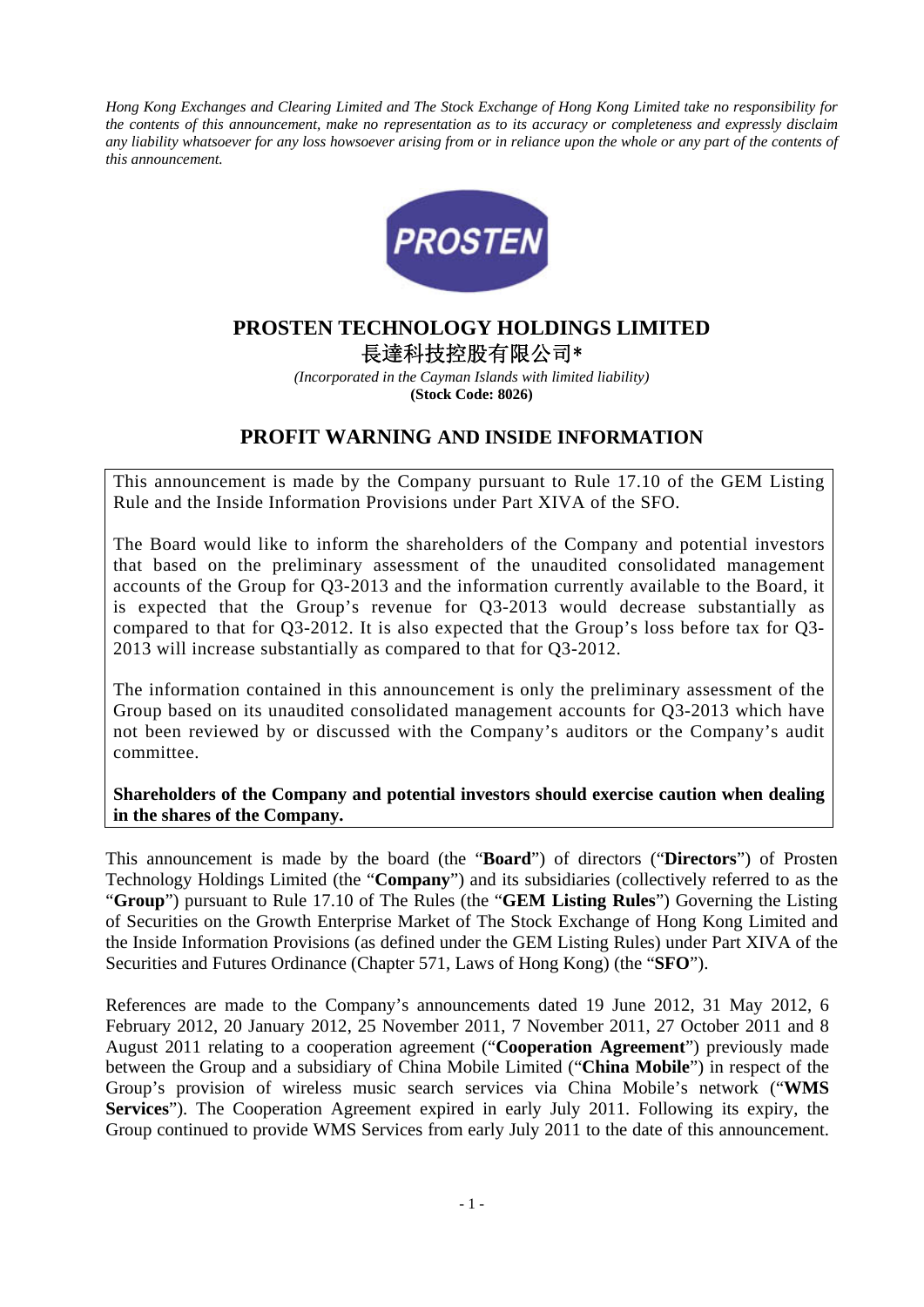After prolonged negotiation, an operational support services agreement ("**New Agreement**") was signed in early July 2012 between the Group and China Mobile (via a subsidiary) in connection with the provision of operational support services regarding the Group's WMS Services covering the period from July 2011 to July 2012 (which has been subsequently renewed). Pursuant to the New Agreement, both parties have agreed on a different charging model regarding the Group's WMS Services as compared with that set out in the Cooperation Agreement, and the Group would charge China Mobile a fixed operational support service fee (subject to adjustment) for its services rendered. Please refer to the Company's announcements dated 7 November 2013, 29 October 2013, 8 August 2013, 26 July, 2013, 18 June 2013, 4 June 2013, 4 February 2013, 1 February 2013, 8 November 2012, 1 November 2012, 7 August 2012, 31 July 2012 and 6 July 2012 for further details of the New Agreement and its financial impacts.

Income in respect of the Group's services under the New Agreement up to 31 December 2012 was recorded during the nine months ended 31 December 2012 (**"Q3-2012"**). Such income was higher than that derived from the renewal of the New Agreement for the nine months ended 31 December 2013 (**"Q3-2013"**).

On top of the above, the tight control measures imposed by the telecommunication operators over the wireless services providers during the last few months of 2013 have also caused a significant adverse impact on the Group's revenue. Furthermore, there was also a decrease in revenue from other wireless personal entertainment services for Q3-2013 as compared to Q3-2012. The drop in revenue for Q3-2013 led to a drop in gross profit for Q3-2013.

For the above reasons, based on the best knowledge of the Board and information currently available to the Board, the Board would like to inform the shareholders of the Company and potential investors that based on the preliminary assessment of the unaudited consolidated management accounts of the Group for Q3-2013, it is expected that the Group's revenue for Q3-2013 would decrease substantially as compared to that for Q3-2012. It is also expected that the Group's loss before tax for Q3-2013 would increase substantially as compared to that for Q3-2012.

The Group is still in the process of finalising its financial results for Q3-2013. The information contained in this announcement is only based on the preliminary assessment made by the Board with reference to the unaudited consolidated management accounts of the Group for Q3-2013 and the information currently available to the Board and the same have not been reviewed by or discussed with the Company's auditors or the Company's audit committee. Actual financial results of the Group for Q3-2013 will be disclosed in the results announcement in due course.

## **Shareholders of the Company and potential investors are advised to exercise caution when dealing in the shares of the Company.**

 By Order of the Board **PROSTEN TECHNOLOGY HOLDINGS LIMITED Yip Heon Keung**   *Chairman* 

Hong Kong, 27 January 2014